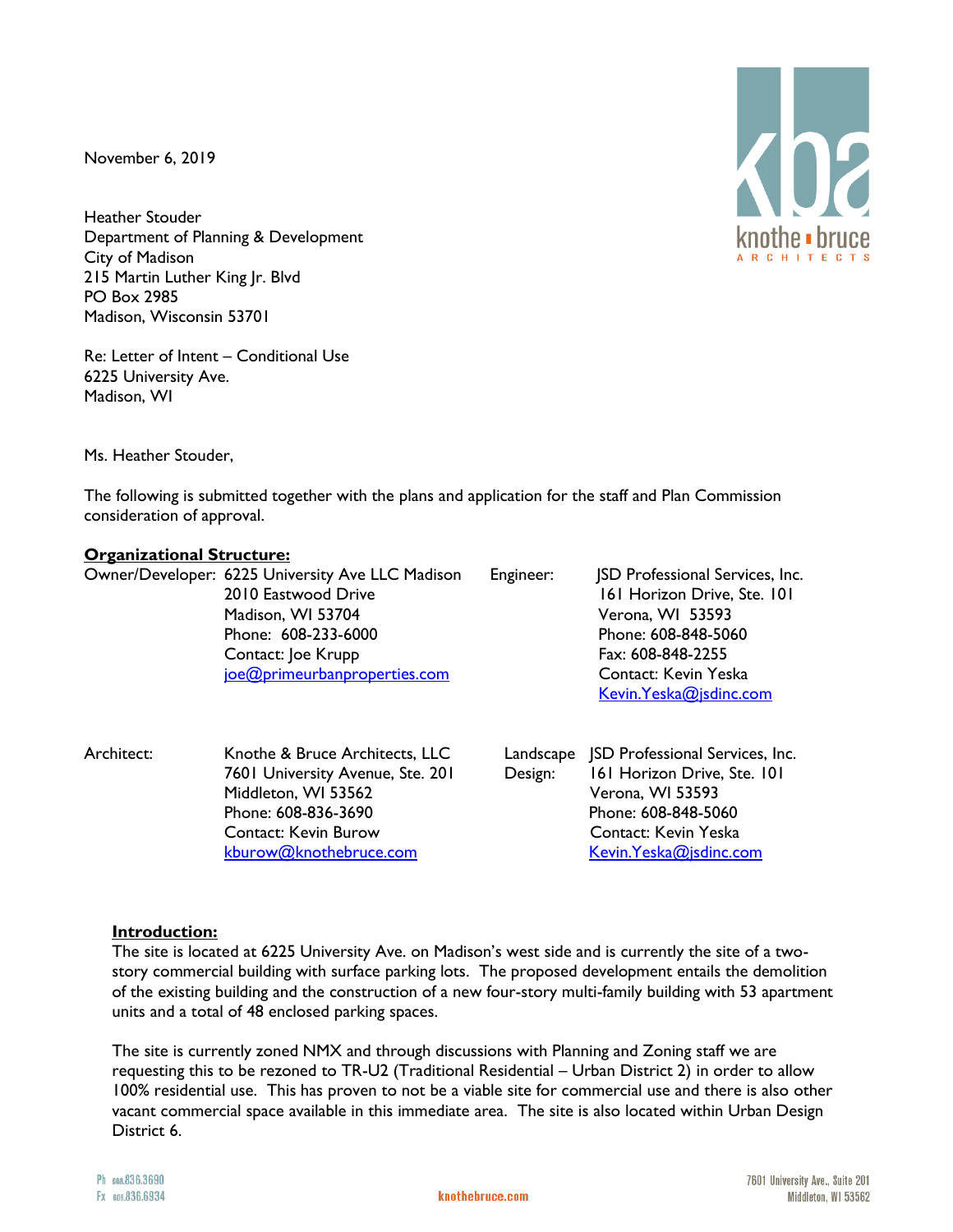Letter of Intent – November 6, 2019 – Conditional Use 6225 University Ave - Madison, WI Page 2 of 3

## **Project Description:**

The project provides much needed housing along a major corridor leading to Downtown Madison. The site is directly on the Bus Lines and will allow for easy access to many areas of the City and we are providing an accessible pathway from our building down to the public sidewalk. The existing building has been well used and is now past its prime and given the amount of vacant space within the building the site will be better utilized as a multi-family property. As part of this project we are also creating outdoor gathering spaces on the first-floor level in the form of a large plaza area that is landscaped, and on the fourth-floor level with a rooftop patio adjacent to the Community Room in the building.

The exterior materials will be a combination of masonry at the lower levels, composite siding on the upper levels, with a manufactured cut stone base. The architecture is contemporary and urban with detailing that reinforces the rhythm and scale of the building.

## **City and Neighborhood Input:**

We have met with the City on several occasions for this proposed development including meetings with Staff, attending a DAT Meeting, and presenting at UDC for an informational presentation. These discussions have helped to shape this submittal.

While this site is not within a Neighborhood Association, we have had meetings with the immediate neighbors abutting this site along with St. Dunstan's Church, and we have also met with Alder Furman. These were all positive discussions that have led to enhancements to our proposed development.

#### **Demolition Standards**

We believe that the demolition standards can be met. The proposed development is compatible with the City's Comprehensive Plan and the fact that the existing structure is predominantly vacant it is currently underutilized. A Re-use and Recycling Plan will be submitted prior to the deconstruction of the existing commercial structure.

#### **Conditional Use approvals:**

The proposed redevelopment requires a conditional use to allow for a residential building with more than 8 units. The proposed building's size, scale and use are consistent with the City's Comprehensive Plan for this property.

#### **Site Development Data:**

| Densities:                                           |                                           |
|------------------------------------------------------|-------------------------------------------|
| Lot Area                                             | 42,650 S.F. / .98 acres                   |
| <b>Dwelling Units</b>                                | 53 DU                                     |
| Lot Area / D.U.                                      | 805 S.F./D.U.                             |
| Density                                              | 53 units/acre                             |
| Open Space                                           | 12,221 S.F. (7,420 S.F. Min. Required)    |
| Open Space / Unit                                    | 230 S.F./Unit (140 S.F./Unit Required)    |
| Lot Coverage                                         | 28,435 S.F. = 67% of total lot (80% Max.) |
| <b>Building Height:</b>                              | 4 Stories                                 |
| <b>Gross Floor Areas:</b><br><b>Residential Area</b> | 50,763 S.F.                               |
|                                                      |                                           |